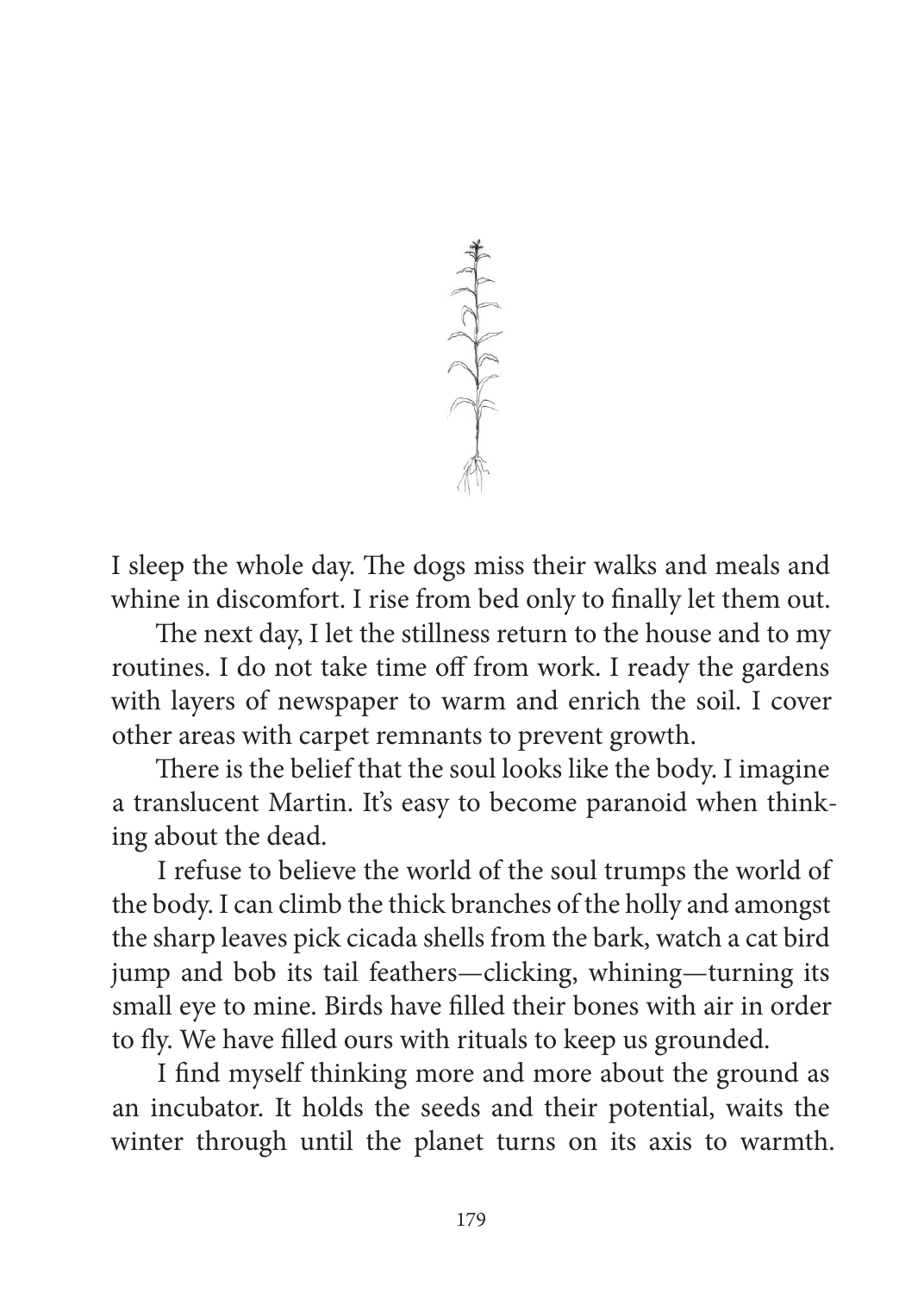We wrap bodies in cement boxes to keep the ground and its creatures out. A tight space of air and gas, a closed lid—an environment still warmed by the ground. I want to let the ground in.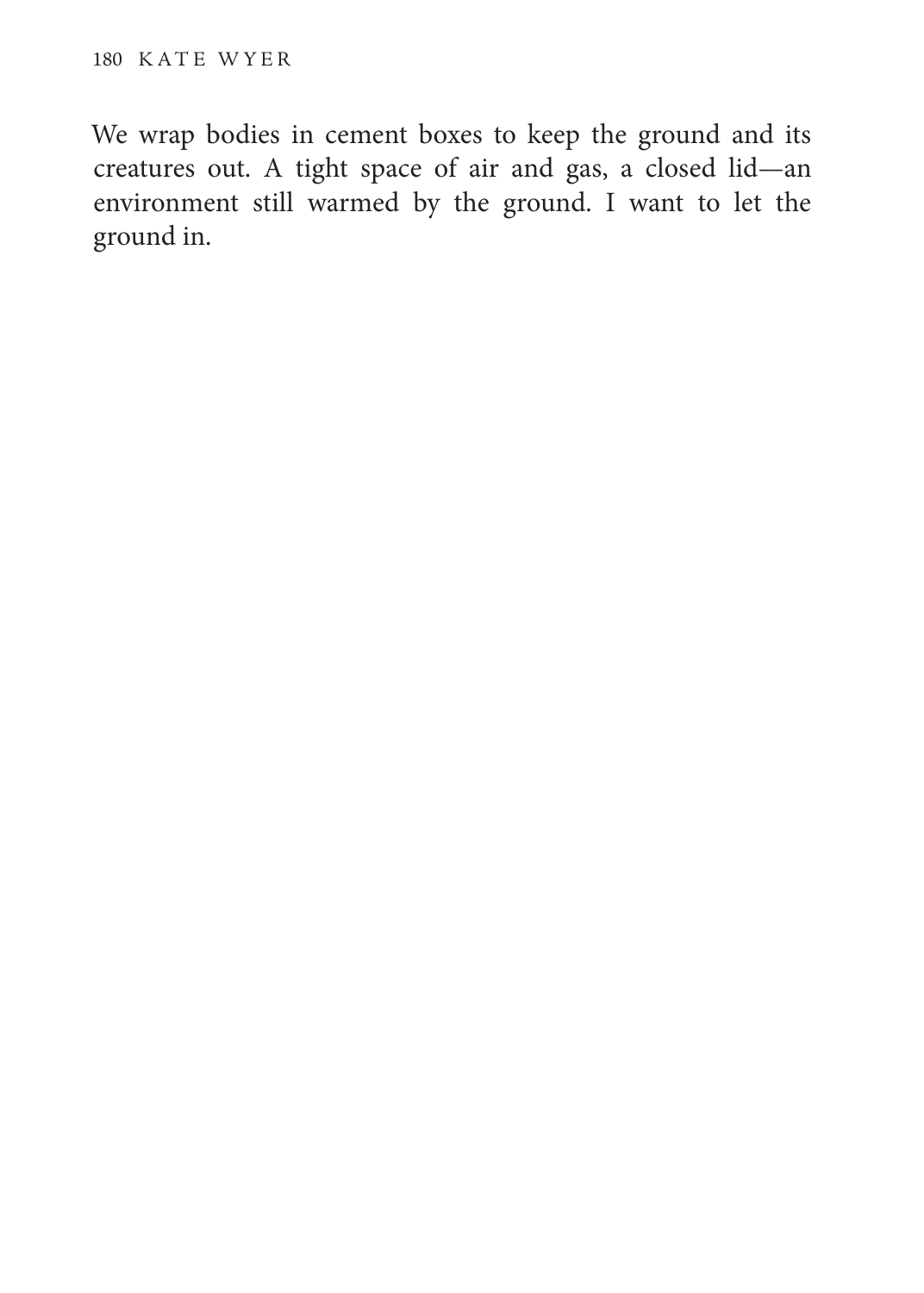

The fruit is both bitter and sweet. There are seeds, many of them, and they push out of the fruit onto your face and down the front of your shirt. The fruit is warm from the sun and the activity taking place inside it. There is ripening and movement toward fermentation. The fruit wants to be eaten. Seeds move through bodies. It's a rough risk, a movement toward variation, toward mutation and survival.

Continue to eat the fruit. Finish it; discard any stem or cartilage-type material. Hold a few seeds in your palm from this tomato. It's a dark and bulbous type, Black Krim. The seams split and grown over, sections of growth compete with other sections. There is a riot of movement outward and a celebration of excess. These tomatoes were discarded for a century because the need for symmetry and neatness was so strong. Vines needed to be heavy with produce. People wanted to shake the fruit from the stems into their palms. They wanted short and controllable plants.

They didn't want these black tomatoes with six-foot-tall stems, with rivers of yellow flowers and fewer successful fruits. There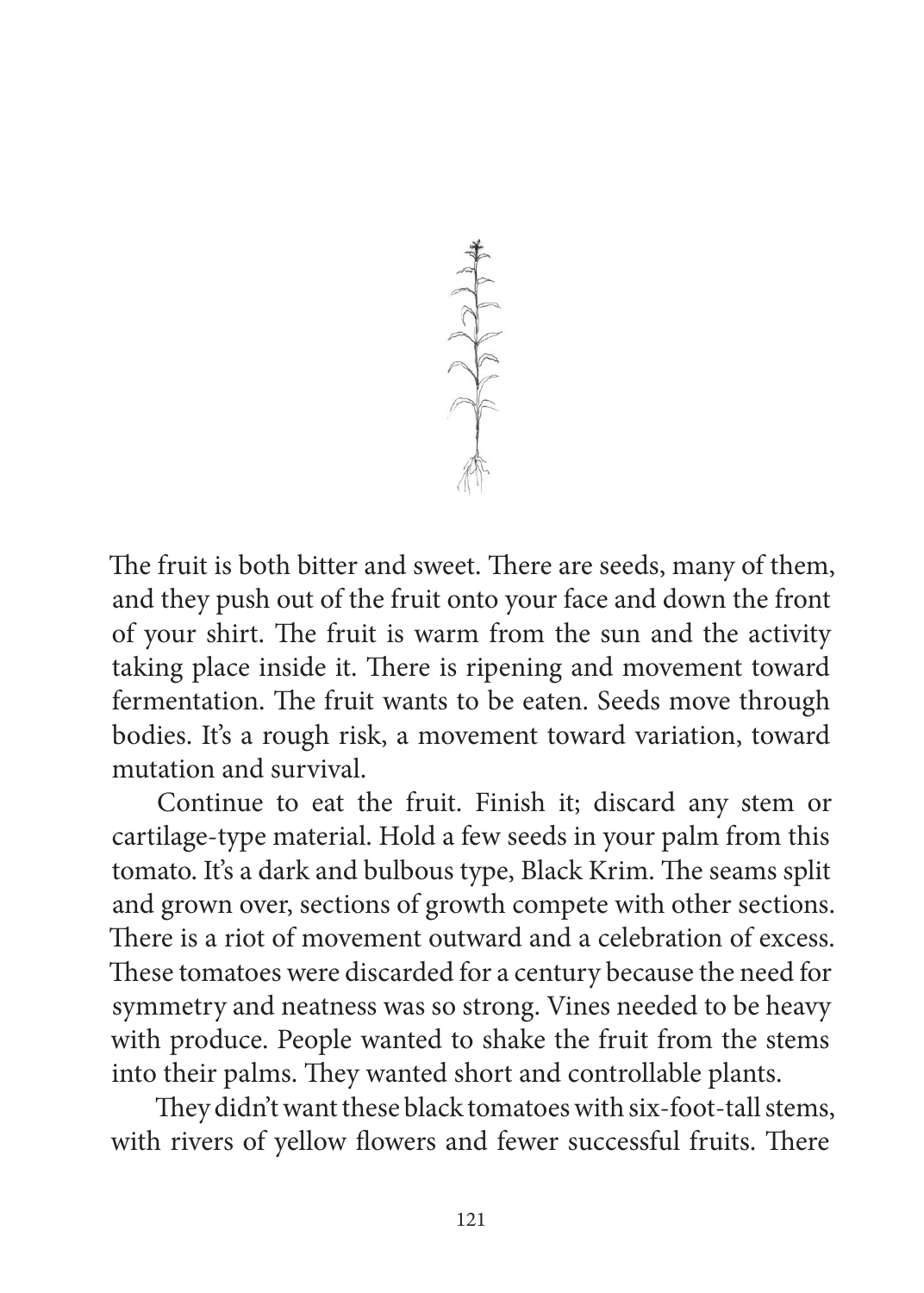was so much green growing to make so few tomatoes. When the heirlooms were introduced back into the soil, the bees found their nectar unfamiliar and wild. They rushed the flowers, found beauty in the tallness of the plants and the way they wanted to grow.

Why contain them in cages? To help them grow, to make them produce longer and to lift the fruits from the ground.

I never use cages, but I admire, in some way, those who do. No, not admire, envy. I envy those neat enough to cage the plants and organized enough to tame. My vines runs into each other, develop strange tendons with roots that reach down to the ground. Do the plants want us to limit them and cultivate them, to make them more successful? There is a case for and against this argument.

Those seeds in your palm—dry them on a sheet of wax paper. Put them in the window in the sun, away from the dog's snout and curiosity. Let the seeds harden and seal their life in against the wet rush to decompose. Make a neat package by folding the paper into an envelope. Label.

This is a way to worship.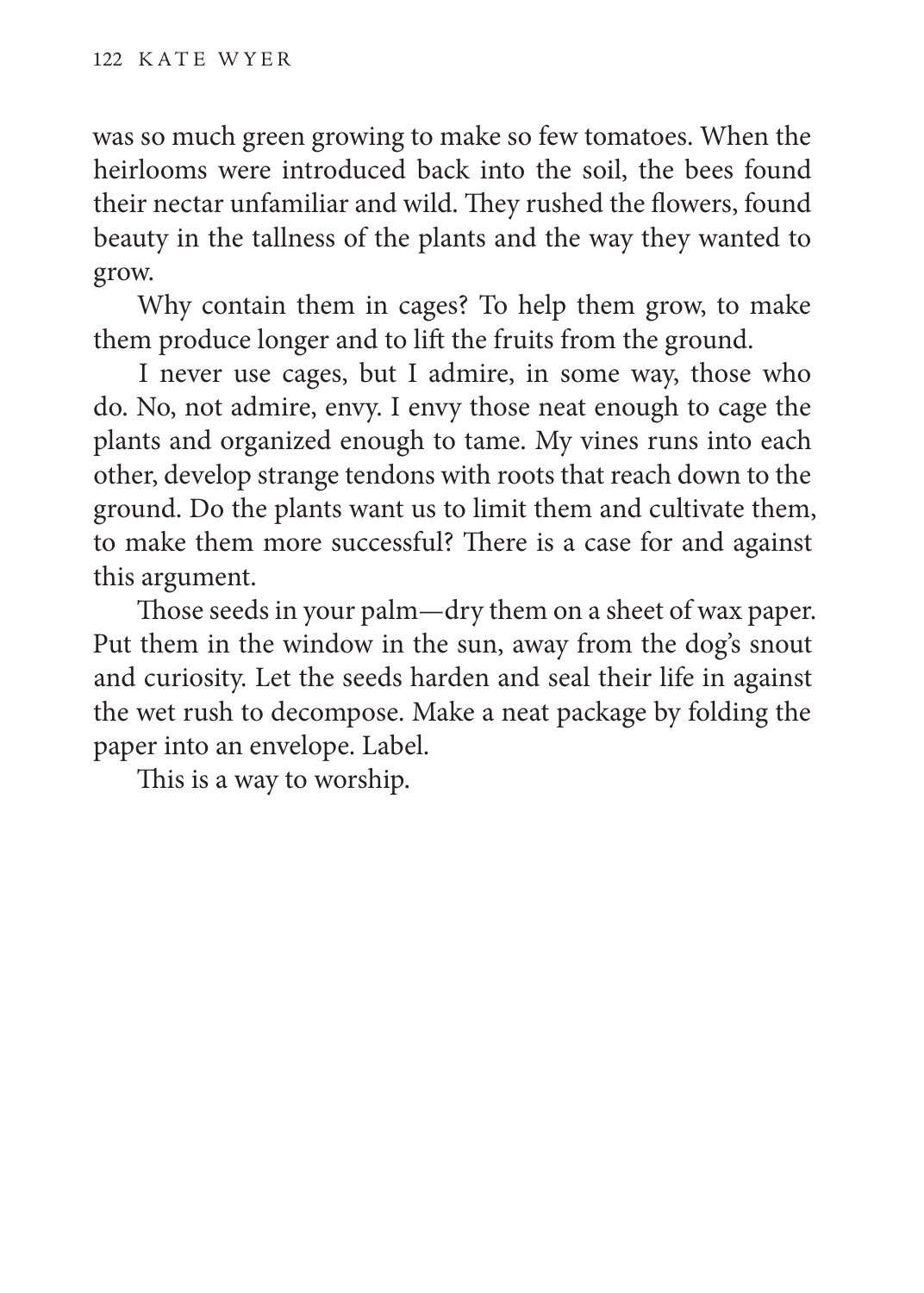

I became accustomed to catching glimpses of people in self-conscious moments: the run to the mailbox in a towel, the bathrobe or pajamas; the person perched by the window waiting for a letter, cracking their knuckles and rubbing their palms on their thighs. Being a mailman was good for this reason, for the way people were between work selves and home selves; people caught in transition.

Corbina caught me off guard. She appeared in the window of an old farm house and I recognized her from the farmer's market. This was only the second time I had seen her, one of my last days at work. I was holding her phone bill and several mailers. I was also holding her name. Corbina. A name that surprised me with its roundness. A tall stone of a woman, a strong jaw with large teeth she probably ground in her sleep. The first time I saw her she was selling Black Krim heirlooms—giant ugly tomatoes that split their own seams. She was concentrating on a book about soil pH, barely registering anyone around her. She had kicked off her shoes and pushed her toes into the ground, digging them